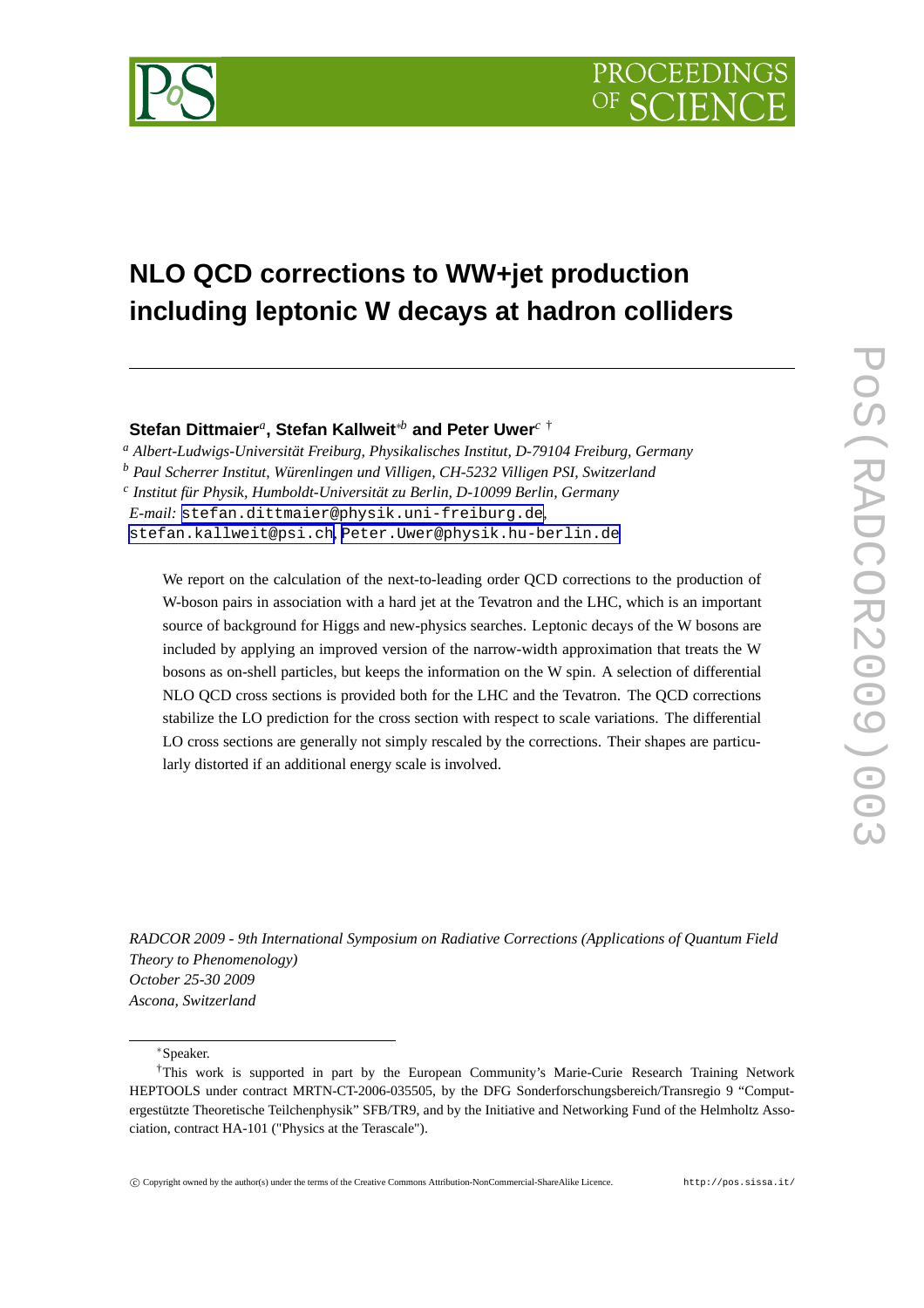# **1. Introduction**

The search for new-physics particles—including the Standard Model Higgs boson—will be the primary task in high-energy physics in the era of the LHC. The extremely complicated hadron collider environment does not only require sufficiently precise predictions for new-physics signals, but also for many complicated background reactions that cannot entirely be measured from data. Among such background processes, several involve three, four, or even more particles in the final state, rendering the necessary next-to-leading-order (NLO) calculations in QCD very complicated. This problem lead to the creation of an "experimenters' wishlist for NLO calculations" [\[1, 2, 3](#page-4-0)] that were still missing at that time, but are required for successful LHC analyses. The process  $pp \rightarrow W^{+}W^{-}+jet+X$  made it to the top of this list. Meanwhile the 2  $\rightarrow$  3 particle processes and also some of the  $2 \rightarrow 4$  $2 \rightarrow 4$  particle processes [4, [5](#page-4-0)] on the list have been evaluated at NLO QCD. Moreover, benchmark results for the virtual corrections have been presented for a specific phasespace point for all  $2 \rightarrow 4$  processes on the list in Ref. [\[6\]](#page-5-0).

The process of WW+jet production is an important source for background to the production of a Higgs boson that subsequently decays into a W-boson pair, where additional jet activity might arise from the production. WW+jet production delivers also potential background to new-physics searches, such as supersymmetric particles, because of leptons and missing transverse momentum from the W decays. Besides the process is interesting in its own right, since W-pair production processes enable a direct analysis of the non-abelian gauge-boson self-interactions, and a large fraction of W pairs will show up with additional jet activity at the LHC. Last but not least WW+jet at NLO also delivers the real–virtual contributions to the next-to-next-to-leading-order (NNLO) calculation of W-pair production, for which further building blocks are presented in Ref. [\[7\]](#page-5-0).

Here we report on the calculation of the process  $pp/p\bar{p} \rightarrow W^+W^-+jet+X$  in NLO QCD including leptonic W-boson decays. Results of this calculation have been published in Refs. [\[8, 9\]](#page-5-0). Parallel to our work, another NLO study [[10\]](#page-5-0) of  $pp \rightarrow W^+W^-+jet+X$  at the LHC appeared. Moreover, NLO QCD corrections to the related processes  $pp \rightarrow W\gamma + jet + X$  [[11](#page-5-0)] and  $pp \rightarrow ZZ + jet + X$  [\[12](#page-5-0)] have been calculated recently.

# **2. Details of the NLO calculation**

At leading order (LO), hadronic WW+jet production receives contributions from the partonic processes  $q\bar{q} \to W^+W^-g$ ,  $qg \to W^+W^-q$ , and  $q\bar{q} \to W^+W^-q$ , where q stands for up- or downtype quarks. Note that the amplitudes for  $q = u$ , d are not the same, even for vanishing light-quark masses. All three channels are related by crossing symmetry.

The leptonic W decays are implemented by means of an improved narrow-width approximation (NWA) that treats the W bosons as on-shell particles, but keeps the spin correlations between production and decay processes. In this way, a significantly better approximation of the full calculation is achieved, which can be read off the comparison of the sample LO distributions in Figure [1](#page-2-0).

In order to prove the correctness of our results we have evaluated each ingredient twice using independent calculations based—as far as possible—on different methods, yielding results in mutual agreement.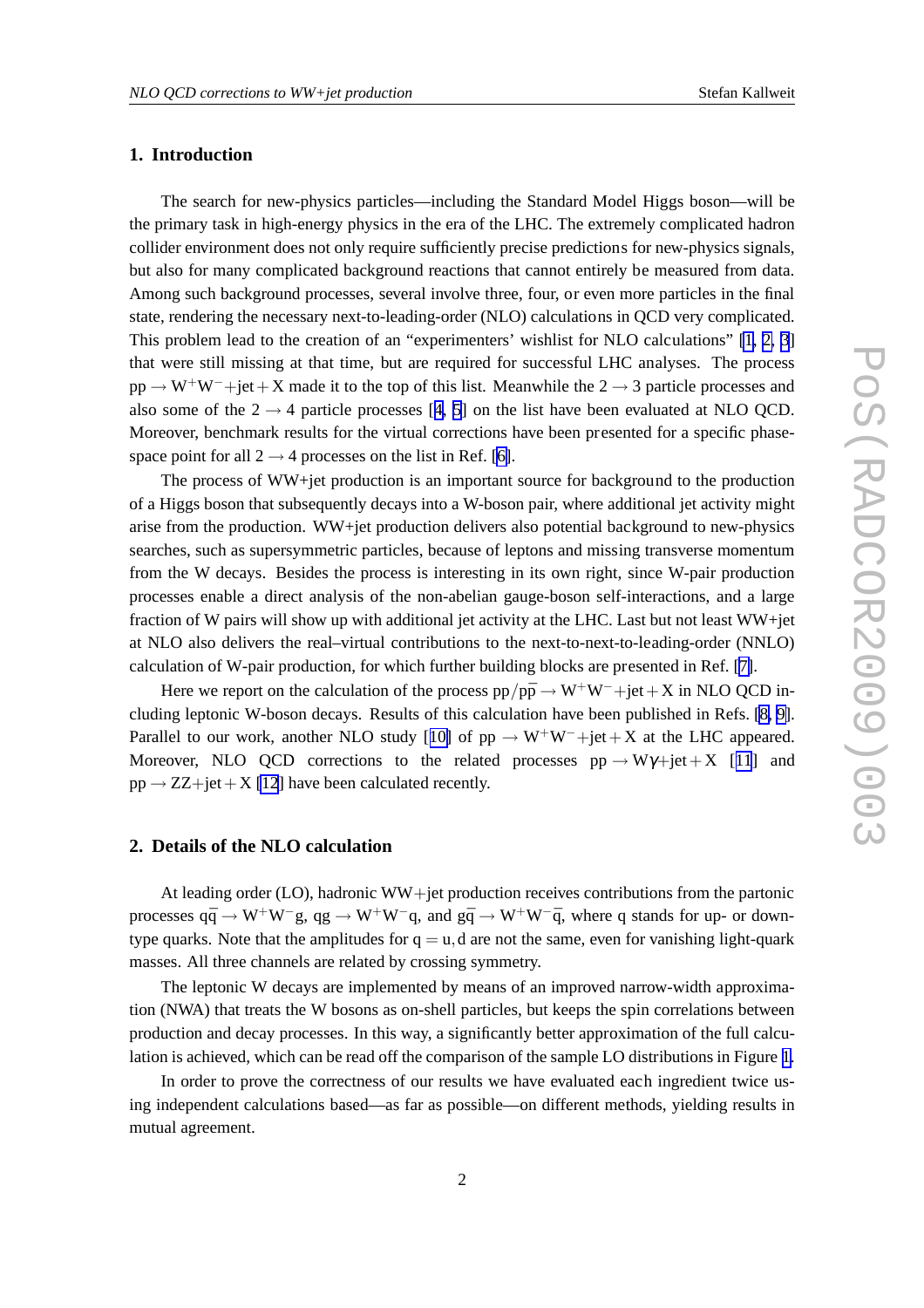<span id="page-2-0"></span>

**Figure 1:** Comparison of W-decay descriptions in the distributions of the transverse momentum of  $e^+$  (left plot), the pseudo-rapidity of  $e^+$  (central plot), and the azimuthal angle between the two decay leptons (right plot). The LO cross sections are evaluated at  $\mu = \mu_{\text{fact}} = \mu_{\text{ren}} = M_{\text{W}}$  for the full calculation, the naive NWA, and the improved NWA. (Taken from Ref. [\[9\]](#page-5-0).)

#### **2.1 Virtual corrections**

*Version 1* of the virtual corrections is essentially obtained as for the related processes of  $t\bar{t}H$ [[13\]](#page-5-0) and  $t\bar{t}$ +jet [[14\]](#page-5-0) production. The Feynman diagrams are generated with FeynArts 1.0 [[15\]](#page-5-0) and further processed with in-house Mathematica routines, which automatically create an output in Fortran. The IR divergences (soft and collinear) are analytically separated from the finite remainder in terms of triangle subdiagrams, as described in Refs. [[13, 16\]](#page-5-0). This separation, in particular, allows for a transparent evaluation of so-called rational terms that originate from *D*-dependent terms multiplying IR divergences, which appear as single or double poles in  $\varepsilon$ . As generally shown in Ref. [\[4\]](#page-4-0), after properly separating IR from UV divergences such rational terms originating from IR divergences completely cancel; this general result is confirmed in our explicit calculation. For the results presented in Ref. [\[8\]](#page-5-0), the pentagon tensor integrals were directly reduced to box integrals following Ref. [\[17](#page-5-0)], while box and lower-point integrals were reduced à la Passarino–Veltman [[18](#page-5-0)] to scalar integrals. This procedure completely avoids inverse Gram determinants of external momenta in the reduction step from 5-point to 4-point integrals, but the reduction of box and lower-point tensor integrals involves such inverse determinants via the Passarino–Veltman algorithm. Although these inverse determinants jeopardize the numerical stability in regions where such determinants are small, sufficient numerical stability was already achieved. Meanwhile the tensor reduction has been further improved using the methods of Ref. [[19\]](#page-5-0). The scalar one-loop integrals are either calculated analytically or using the results of Refs. [\[20, 21, 22\]](#page-5-0).

*Version 2* of the evaluation of loop diagrams starts with the generation of diagrams and amplitudes via FeynArts 3.4 [[23\]](#page-5-0) which are then further manipulated with FormCalc 6.0 [[24\]](#page-5-0) and eventually automatically translated into Fortran code. The whole reduction of tensor to scalar integrals is done with the help of the LoopTools library [[24\]](#page-5-0), which employs the method of Ref. [\[17](#page-5-0)] for the 5-point tensor integrals, Passarino–Veltman [[18](#page-5-0)] reduction for the lower-point tensors, and the FF package [[25, 26](#page-5-0)] for the evaluation of regular scalar integrals. The dimensionally regularized soft or collinear singular 3- and 4-point integrals had to be added to this library. To this end, the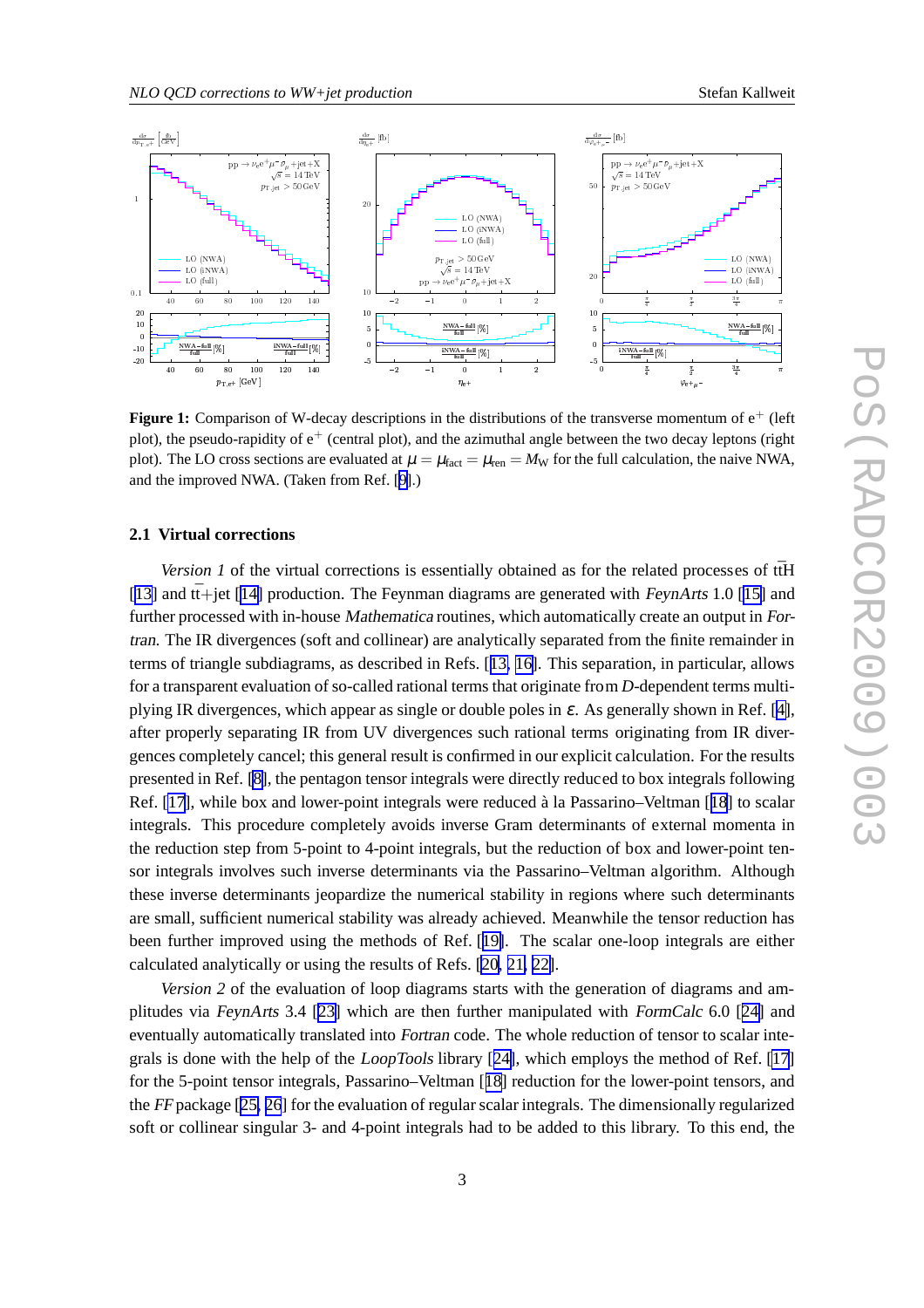

**Figure 2:** Scale dependence of the WW+jet cross sections with W decays included and further cuts applied according to Ref. [\[9](#page-5-0)]. For the LHC setup, the results are given for  $p_{T,\text{jet}} > 100 \,\text{GeV}$  (left plot). For the Tevatron we show results for  $p_{\text{T},\text{iet}} > 50 \,\text{GeV}$  (right plot).

explicit results of Ref. [\[16](#page-5-0)] for the vertex and of Ref. [[27\]](#page-5-0) for the box integrals (with appropriate analytical continuations) are taken.

## **2.2 Real corrections**

The matrix elements for the real corrections are given by the processes  $0 \rightarrow W^+W^-$ qqqg and  $0 \to W^+W^-$ qqq'q' with a large variety of flavour insertions for the light quarks q and q'. The partonic processes are obtained from these matrix elements by all possible crossings of quarks and gluons into the initial state. The evaluation of the real-emission amplitudes is performed in two independent ways. In one approach we apply the Weyl–van-der-Waerden formalism (as described in Ref. [[28\]](#page-5-0)). The other one is based on Madgraph [\[29](#page-5-0)] generated code. Both evaluations employ (independent implementations of) the dipole subtraction formalism [\[30\]](#page-5-0) for the extraction of IR singularities and for their combination with the virtual corrections.

In one calculation the phase-space integration is performed by a multi-channel Monte Carlo integrator [[31\]](#page-5-0) with weight optimization [[32\]](#page-5-0) written in  $C_{++}$ , which is constructed similar to RacoonWW [[33, 34](#page-5-0)]. The second calculation uses a simple mapping where the phase space is generated from a sequential splitting.

## **3. Numerical results**

We consistently use the CTEO6 [\[35\]](#page-5-0) set of parton distribution functions (PDFs), i.e. we take CTEQ6L1 PDFs with a 1-loop running  $\alpha_{\rm s}$  in LO and CTEQ6M PDFs with a 2-loop running  $\alpha_{\rm s}$  in NLO. The complete setup we used for our numerical calculations is precisely defined in Ref. [\[9\]](#page-5-0), where a large variety of additional results is provided.

Figure 2 shows the scale dependence of the NLO cross section for the LHC and the Tevatron. The QCD corrections stabilize the LO prediction for the WW+jet cross section considerably with respect to a variation of the factorization and renormalization scales which we identify with each other. At the LHC, this stabilization of the prediction, however, requires a veto on a second hard jet. Otherwise the production of final states with WW+2jets, which yields a LO component of the NLO correction, introduces again a large scale dependence. In Figure [3](#page-4-0) a sample of NLO distributions is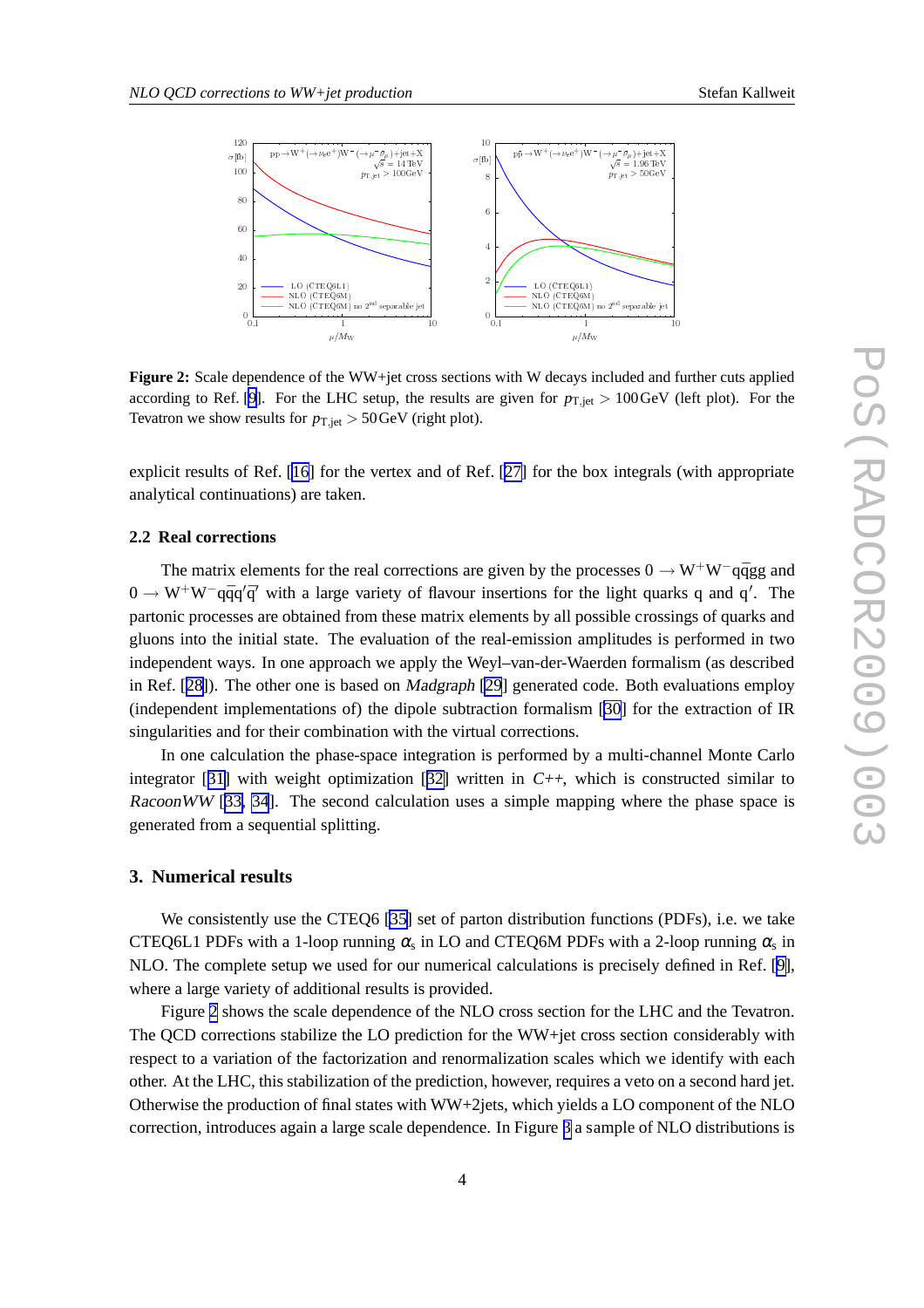<span id="page-4-0"></span>

**Figure 3:** Differential cross sections for WW+jet with decays included in the improved NWA at the LHC: The LO and NLO distributions are shown for  $\mu = \mu_{\text{fact}} = \mu_{\text{ren}} = M_{\text{W}}$ . The distributions of the transverse momentum of  $e^+$  (left plot), the pseudo-rapidity of  $e^+$  (central plot), and the azimuthal angle between the two decay leptons (right plot) are depicted. The bands in the  $K$ -factors refer to a variation of  $\mu$  by a factor of 2 in the NLO quantities. (Taken from Ref. [\[9](#page-5-0)].)

provided for the LHC setup. At the LHC the psuedo-rapidity distributions in the dominant region and also the distributions in the angles between the two charged leptons have an almost constant *K*-factor of about 1.3 (inclusive cross-section definition); for the exclusive cross-section definition the corrections are even smaller and rather close to 1. The  $p<sub>T</sub>$  spectra, on the other hand, show a much more phase-space-dependent *K*-factor with the exclusive cross-section definition showing an even larger dependence than the inclusive one. This is not surprising since the  $p<sub>T</sub>$  introduces an additional scale which could introduce potentially large logarithms which are badly treated by a constant renormalization scale. At the Tevatron our findings are similar [[8](#page-5-0), [9](#page-5-0)]. We note that the almost constant *K*-factor which holds for a remarkable number of distributions has also been observed in Ref. [\[10](#page-5-0)].

### **References**

- [1] C. Buttar *et al.* [QCD, EW, and Higgs Working Group], arXiv:hep-ph/0604120.
- [2] J. M. Campbell, J. W. Huston and W. J. Stirling, Rept. Prog. Phys. **70** (2007) 89 [arXiv:hep-ph/0611148].
- [3] Z. Bern *et al.* [NLO Multileg Working Group], arXiv:0803.0494 [hep-ph].
- [4] A. Bredenstein, A. Denner, S. Dittmaier and S. Pozzorini, JHEP **0808** (2008) 108 [arXiv:0807.1248 [hep-ph]] and Phys. Rev. Lett. **103** (2009) 012002 [arXiv:0905.0110 [hep-ph]]; G. Bevilacqua, M. Czakon, C. G. Papadopoulos, R. Pittau and M. Worek, arXiv:0907.4723 [hep-ph].
- [5] R. K. Ellis, W. T. Giele, Z. Kunszt, K. Melnikov and G. Zanderighi, JHEP **0901** (2009) 012 [arXiv:0810.2762 [hep-ph]]; R. K. Ellis, K. Melnikov and G. Zanderighi, JHEP **0904** (2009) 077 [arXiv:0901.4101 [hep-ph]] and arXiv:0906.1445 [hep-ph]; C. F. Berger *et al.*, Phys. Rev. Lett. **102** (2009) 222001 [arXiv:0902.2760 [hep-ph]] and arXiv:0907.1984 [hep-ph].